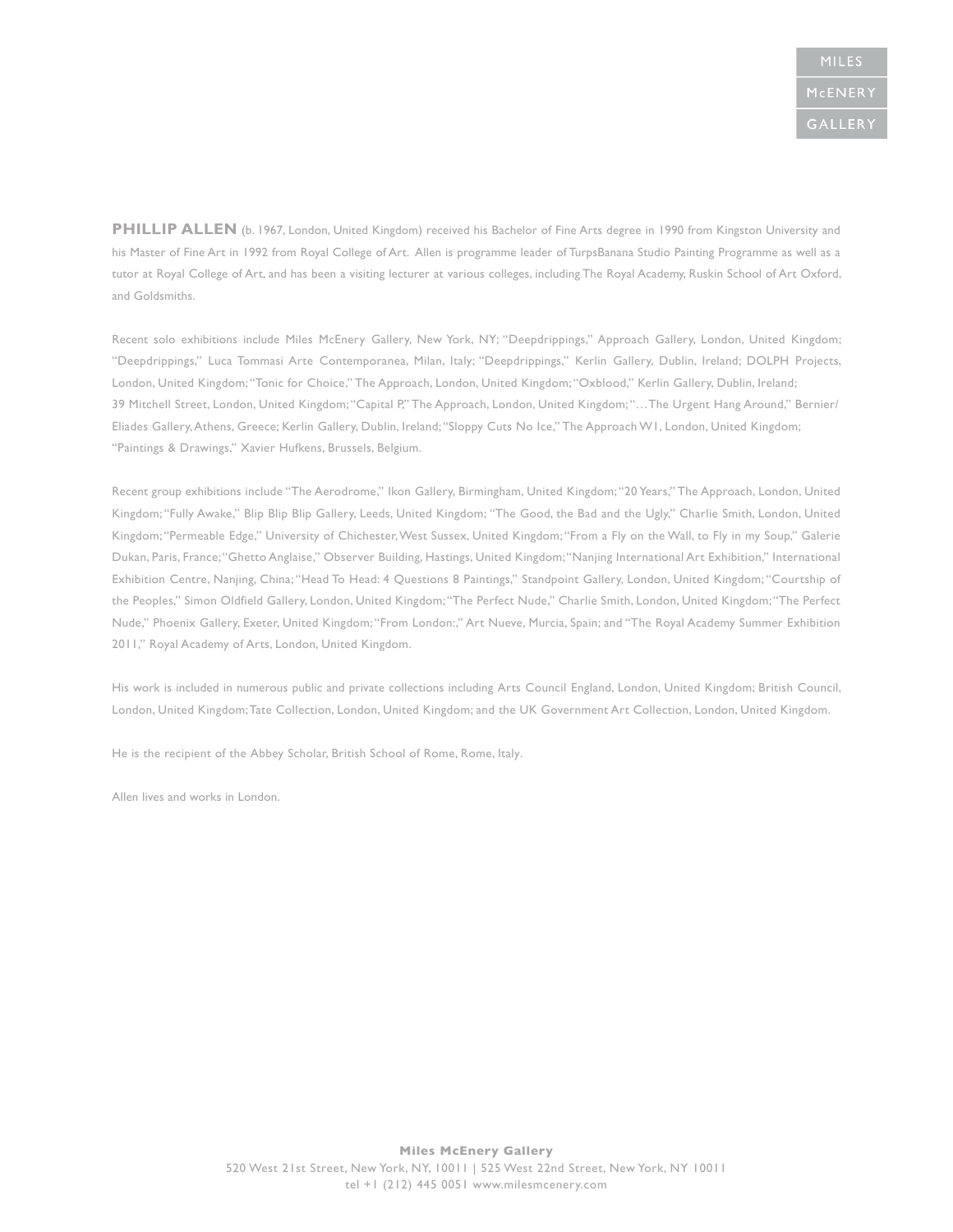#### **PHILLIP ALLEN**

Born in London, United Kingdom in 1967 Lives and works in London

# **EDUCATION**

| $1990 - 1992$ | MFA, Royal College of Art, London, United Kingdom |
|---------------|---------------------------------------------------|
| $1987 - 1990$ | BFA, Kingston University, London, United Kingdom  |

### **SOLO EXHIBITIONS**

| 2020 | Miles McEnery Gallery, New York, NY                                                     |
|------|-----------------------------------------------------------------------------------------|
| 2019 | "Deepdrippings," Approach Gallery, London, United Kingdom                               |
|      | "Deepdrippings," Luca Tommasi Arte Contemporanea, Milan, Italy                          |
| 2017 | "Deepdrippings," Kerlin Gallery, Dublin, Ireland                                        |
| 2016 | DOLPH Projects, London, United Kingdom                                                  |
| 2014 | "Tonic for Choice," The Approach, London, United Kingdom                                |
| 2013 | "Oxblood," Kerlin Gallery, Dublin, Ireland                                              |
|      | 39 Mitchell Street, London, United Kingdom                                              |
| 2011 | "Capital P," The Approach, London, United Kingdom                                       |
| 2010 | "The Urgent Hang Around," Bernier/Eliades Gallery, Athens, Greece                       |
| 2009 | Kerlin Gallery, Dublin, Ireland                                                         |
| 2008 | "Sloppy Cuts No Ice," The Approach W1, London, United Kingdom                           |
| 2007 | "Paintings & Drawings," Xavier Hufkens, Brussels, Belgium                               |
| 2006 | Milton Keynes Gallery, Milton Keynes, United Kingdom                                    |
| 2005 | Kerlin Gallery, Dublin, Ireland                                                         |
|      | "One Man Show," Xavier Hufkens, Brussels, Belgium                                       |
| 2004 | The Approach, London, United Kingdom                                                    |
| 2003 | Xavier Hufkens, Brussels, Belgium                                                       |
|      | "Phillip Allen: Recent Paintings," P.S. I Contemporary Art Center, Long Island City, NY |
| 2002 | The Approach, London, United Kingdom                                                    |
| 1999 | The Approach, London, United Kingdom                                                    |

# **GROUP EXHIBITIONS**

| 2019 | "The Aerodrome," Ikon Gallery, Birmingham, United Kingdom    |
|------|--------------------------------------------------------------|
| 2017 | "20 Years," The Approach, London, United Kingdom             |
|      | "Fully Awake," Blip Blip Blip Gallery, Leeds, United Kingdom |

#### **Miles McEnery Gallery** 520 West 21st Street, New York, NY, 10011 | 525 West 22nd Street, New York, NY 10011 tel (212) 445 0051 www.milesmcenery.com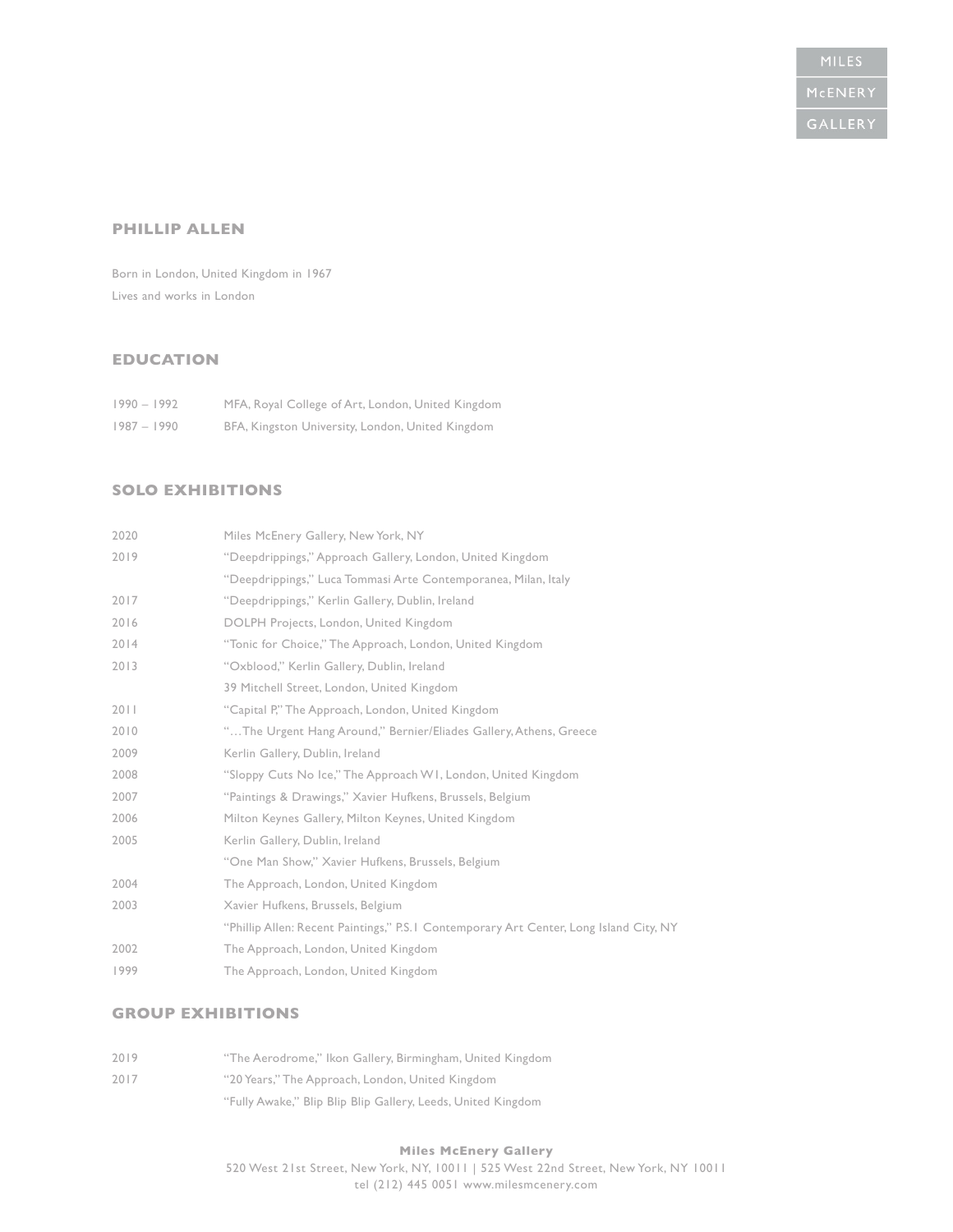| 2016 | "The Good, the Bad and the Ugly," Charlie Smith, London, United Kingdom                                   |
|------|-----------------------------------------------------------------------------------------------------------|
|      | "Permeable Edge," University of Chichester, West Sussex, United Kingdom                                   |
| 2015 | "From a Fly on the Wall, to Fly in my Soup," Galerie Dukan, Paris, France                                 |
|      | "Ghetto Anglaise," Observer Building, Hastings, United Kingdom                                            |
| 2014 | "Nanjing International Art Exhibition," International Exhibition Centre, Nanjing, China                   |
|      | "Head To Head: 4 Questions 8 Paintings," Standpoint Gallery, London, United Kingdom                       |
| 2012 | "Courtship of the Peoples," Simon Oldfield Gallery, London, United Kingdom                                |
|      | "The Perfect Nude," Charlie Smith, London, United Kingdom                                                 |
|      | "The Perfect Nude," Phoenix Gallery, Exeter, United Kingdom                                               |
| 2011 | "From London:," Art Nueve, Murcia, Spain                                                                  |
|      | "The Royal Academy Summer Exhibition 2011," Royal Academy of Arts, London, United Kingdom                 |
| 2010 | Fabio Tiboni Arte Contemporanea, Bologna, Italy                                                           |
| 2009 | "Classified: Contemporary British art at Tate Britain," Tate Britain, London, United Kingdom              |
|      | "Kaleidoscopic Revolver," Total Museum of Contemporary Art, Seoul, Korea and Hanjiyun Contemporary Space, |
|      | Beijing, China                                                                                            |
|      | "Pattern Recognition," The City Gallery, Leicester, United Kingdom                                        |
| 2008 | "M25: Around London" (curated by Barry Schwabsky), Centro Cultural Andratx, Mallorca, Spain               |
| 2007 | "Layer Cake" (curated by Martin Holman), Fabio Tiboni Arte Contemporanea, Bologna, Italy                  |
|      | "Hope and Despair" (curated by Bob Matthews), Cell Project Space, London, United Kingdom                  |
|      | "Summer Group Show," Kerlin Gallery, Dublin, Ireland                                                      |
| 2006 | "Archipeinture: Painters Build Architecture in London," Camden Arts Centre, London, United Kingdom and Le |
|      | Plateau, Frac Île-de France, Paris, France                                                                |
|      | "When Forms Become Attitude," AR / Contemporary Gallery, Milan, Italy                                     |
| 2005 | "British Art Show 6" (organized by the Hayward Gallery and the British Council), BALTIC Centre for        |
|      | Contemporary Art, Gateshead, United Kingdom (traveled to Manchester; Nottingham; Bristol; City Art        |
|      | Gallery, Prague; Vilnius, Lithuania; Tallinn, Estonia and Krakow, Poland)                                 |
|      | "Fantasy Island," Metropole Galleries, Folkestone, United Kingdom                                         |
| 2004 | "Stay Positive," Marella Arte Contemporanea, Milan, Italy                                                 |
|      | "Candyland Zoo," Herbert Read Gallery, University for the Creative Arts, Canterbury, Kent, United Kingdom |
|      | "Reflections," Atuatuca Art Festival, Tongeren, Belgium                                                   |
|      | "Painting-04," Kerlin Gallery, Dublin, Ireland                                                            |
| 2003 | "Cristian Ward, Phillip Allen, Varda Caivano," Millefiori Art Space, Athens, Greece                       |
|      | "Allen, Cooper, McDevitt," Kerlin Gallery, Dublin, Ireland                                                |
|      | "Dirty Pictures," The Approach, London, United Kingdom                                                    |
|      | "Post Flat: New Art from London," Locks Gallery, Philadelphia, PA                                         |
|      | "The Drawing Show," Keith Talent Gallery, London, United Kingdom                                          |
| 2002 | "Another Shitty Day in Paradise," Bart Wells Institute, London, United Kingdom                            |
|      | "The Galleries Show: Contemporary Art in London," Royal Academy of Arts, London, United Kingdom           |
| 1997 | "Cardboard Box and Tape," Norwich Gallery, Norwich School of Art and Design, Norwich, United Kingdom      |
|      | "Still Things," The Approach, London, United Kingdom                                                      |
|      | "Multiple Choice," Cubitt Gallery, London, United Kingdom                                                 |

### **Miles McEnery Gallery**

520 West 21st Street, New York, NY, 10011 | 525 West 22nd Street, New York, NY 10011 tel +1 (212) 445 0051 www.milesmcenery.com